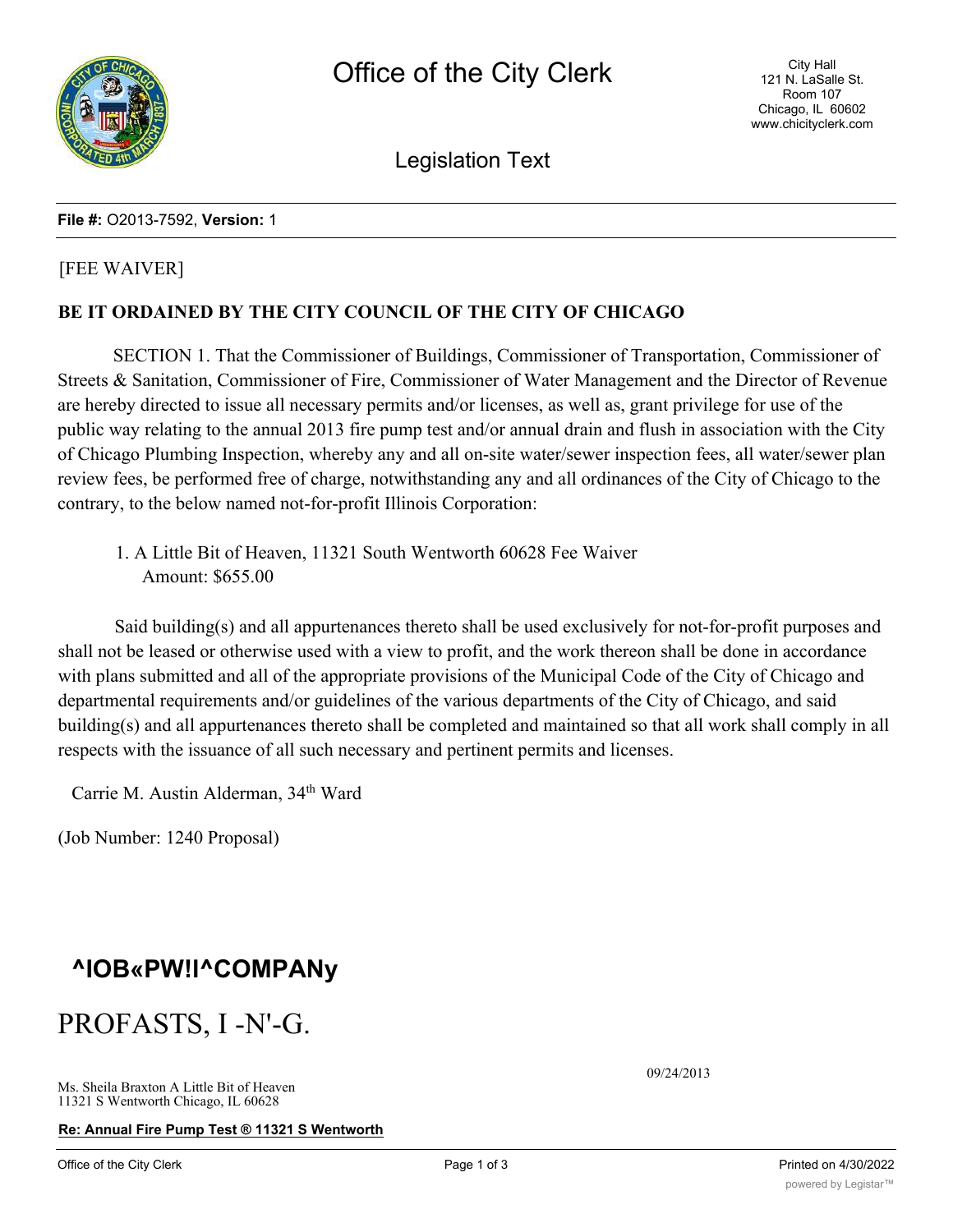#### **File #:** O2013-7592, **Version:** 1

Dear Ms. Braxton

We would like to take this opportunity to thank you for your business. In preparing for the 2013 inspections, we are letting our customers know our fees. The cost is as follows:

Annual full flow fire pump test- (1) fire pump: \$475.00 City of Chicago permit fee for (1) 500 GPM fire pump: \$180.00\* **TOTAL FIXED COST: \$ 655.00**

•PROFASTS, INC. will obtain the fire pump test permit from the City of Chicago and make all necessary arrangements for scheduling your 2013 fire pump test with the Chicago Fire Prevention Bureau. Please note, if you have been issued a tax exempt letter by your alderman please forward us a copy. You may be exempt from paying 1he City of Chicago permit fee.

If you would like us to schedule your fire pump test with the Chicago Fire Prevention Bureau, please fax back the signed attached proposal showing your acceptance, at your earliest convenience. Your signature below indicates acceptance of this proposal.

*We thank you for your attention to our proposal. If you have any questions, or if we can be of further assistance,*

*please contact our.offipe. , - a*

Job Number: 1240 proposal

Cordially, Profasts, Inc.

# *A Little Bit of Heaven, Inc.*

*Providing Heavenly Shelter for the Homeless*

*founder OAs. Lardcfttomxton Officers ofthe (board Kfvin<Bmxfon Chairman ofthe (Board (Dctisa Itmkm Treasurer Joyce Jlmmons Secretary Sheila (Bratfon 'Executive CEO Memhers ofthe (Board Linda Jlden GkxmfMmSer Lamar Smith (BoanfMemBer ComeUSmith (BoanfMimBer (Deacon Kjcfey Harvest QoanfMmBer Joann Jones <Boara'Mem6er McheOeKftOff <BoariMm6er %arfa Richardson <BoanfMem6er Advisory (BoardMem6ers Vaterie (Batteast Kev. "Harvey Carey* TO: Honorable Alderman Carrie A. Austin Re: 34mWard, City of Chicago